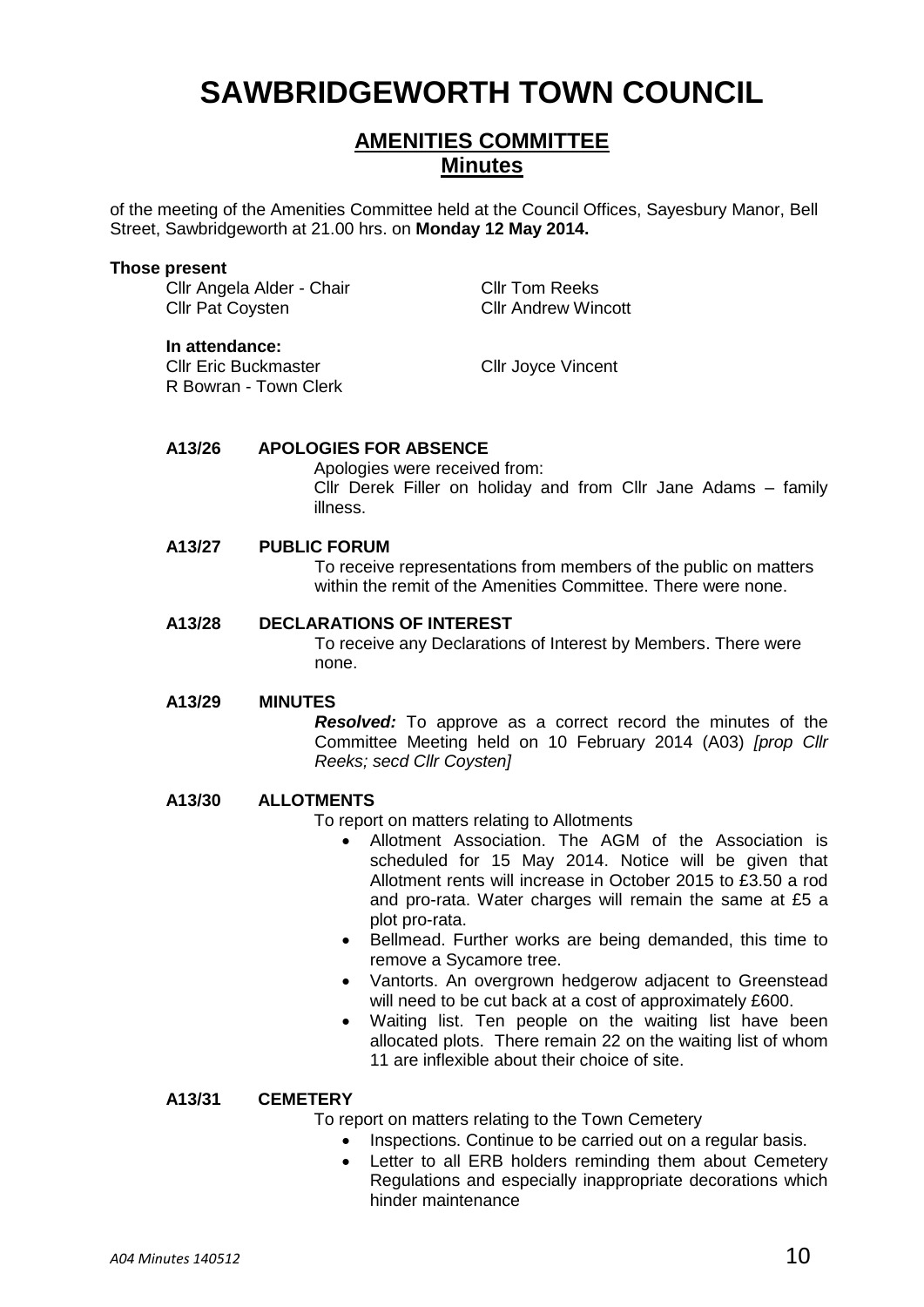- Memorial Wall. £350 has been spent on repairs to the wall including replacement of some of the coping stones.
- Parterre. The garden has been striped and re-laid with blue slate by our own labour.
- Trees. Three trees which are diseased an dying near the entrance gates have been removed at a cost of £1700. The owner of an adjacent house is claiming compensation from the council for alleged damage to his garage floor and boundary wall. A surveyors report will be submitted to our insurers.

## **A13/32 OPEN SPACES & FOOTPATHS**

To report on matters relating to Footpaths and Open Spaces.

- Bullfields
	- o Inspection and maintenance continue.
	- o An unofficial football club has started using the area and causing damage. The committee of the SYPRC are taking steps to deal with the situation.
- West Road
	- o Inspection and maintenance continue.
	- o The broken slide has now been repaired.
	- $\circ$  A memorial bench has been installed
- Other areas
	- o Bell Street flower beds have been maintained.
	- o London Road flower beds are subject to a new scheme is being thought out in conjunction with the erection of a town sign.
- Footpaths
	- o We have established regular meetings with Rowan Perrin, the EHDC officer responsible, which has produced a positive plan of working together to maintain our footways and footpaths.
	- o It has been emphasised that the correct route to getting footpaths cleared is to undertake the work at town council level and seek funding from the County Councillors Locality Budget.
- Rivers Heritage Site and Orchard
	- o Members requested that the new RHSO be included as a regular agenda item in future.

### **A13/33 CIVIC AMENITIES**

To report on matters relating to Civic Amenities

- Ranger Activities
	- o Steve Parrish continues to be a valuable asset, it is likely that we may be able to use student labour in the summer months to assist him
	- o We have been offered first refusal on storage space at the farm, available from the beginning of July. Members agreed to proceed to arrange occupation.
	- o Farmers Market. March, April and May markets attracted 880, 670 and 700 visitors respectively. We continue to attract new traders.
	- o It was proposed that the June market be held on Town Green, to see if the concept worked and as background to any proposal for the development of the area.